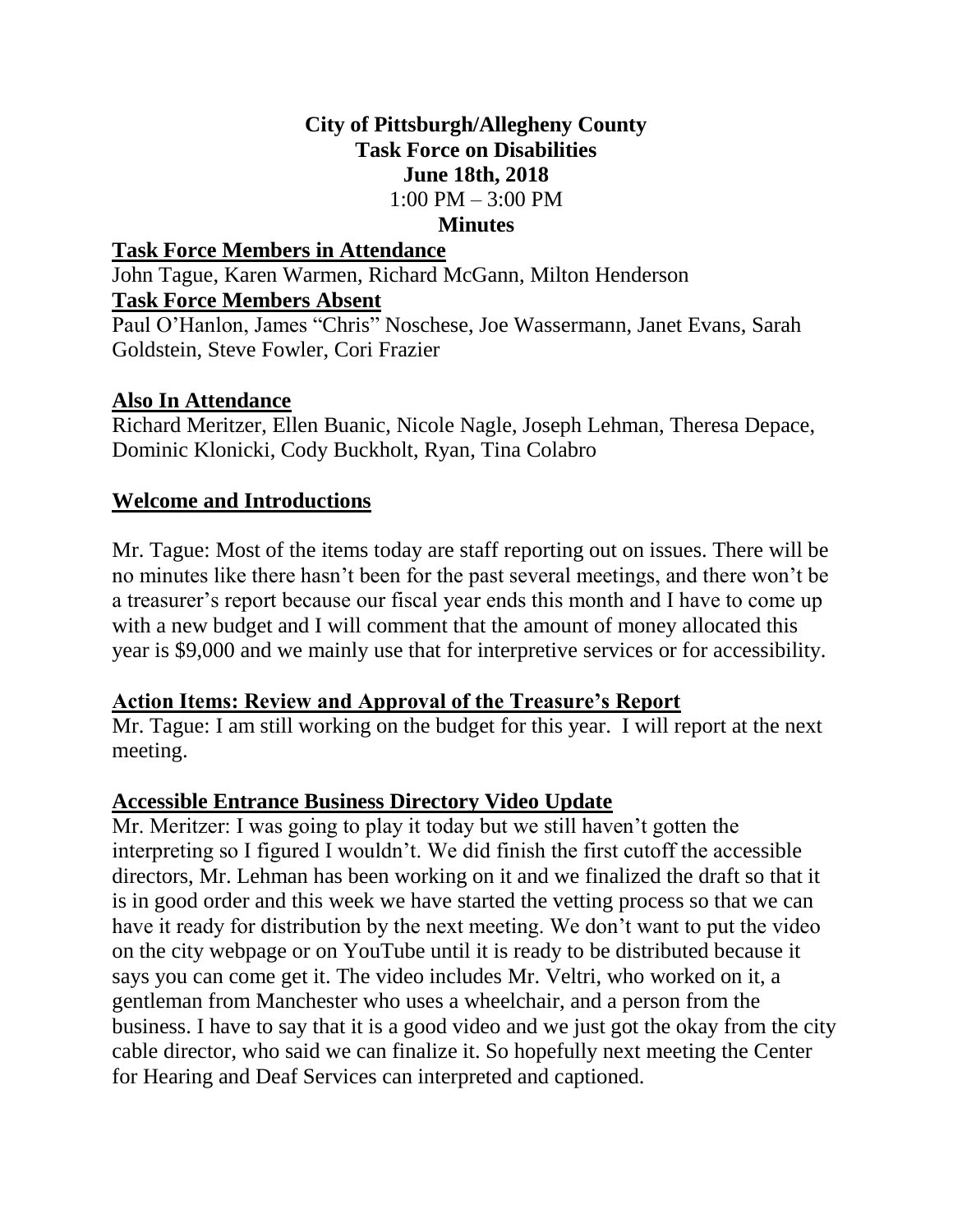Mr. Tague: So what's the deal on this? When are they supposed to do that?

Mr. Meritzer: Now that I got the okay I'll send it to them.

Mr. Tague: The problem is we have no timetable on when this will be available.

Mr. Meritzer: It normally takes them 6 weeks. I think that all things considered we will probably have it for the next meeting.

Mr. Tague: This is about the accessible entrance, no other features, just the entrance right?

Mr. Meritzer: The position I've been taking is that if we get people in wheelchairs in businesses then the owner is much more likely to spend money to make changes to other features to make the business more accessible because they are customers. So my goal is to get as many people into the businesses as I can.

Mr. Tague: That wasn't my criticism, I don't want people to look at something and think that just because their entrance is accessible that the whole business is accessible when it is not.

# **Accessible Traffic Signals Video**

Mr. Meritzer: This video I need help for. This is going to be outside looking at the accessible traffic signals. If everyone isn't up to speed, basically the city agreed to make all traffic signals except for 3 to be accessible to people who are blind and deaf /blind. The 3 that the city isn't are on highway ramps and I don't want people crossing highway ramps. The rest of them we promised the state we would make accessible.

Mr. Tague: So you've identified what signals aren't going to be accessible? What are they?

Mr. Meritzer: Offhand I can only name the ramp from downtown onto the liberty bridge. There is no sidewalk there.

I need some people who would use the accessible traffic signals to be interviewed. We always try to get a community member in the video to talk about why it is important to them. We need people who would be using that so I am putting out a call and asking, so is there anyone we could think of who would be willing to do it? Last time we got someone literally right off the street who happened to be there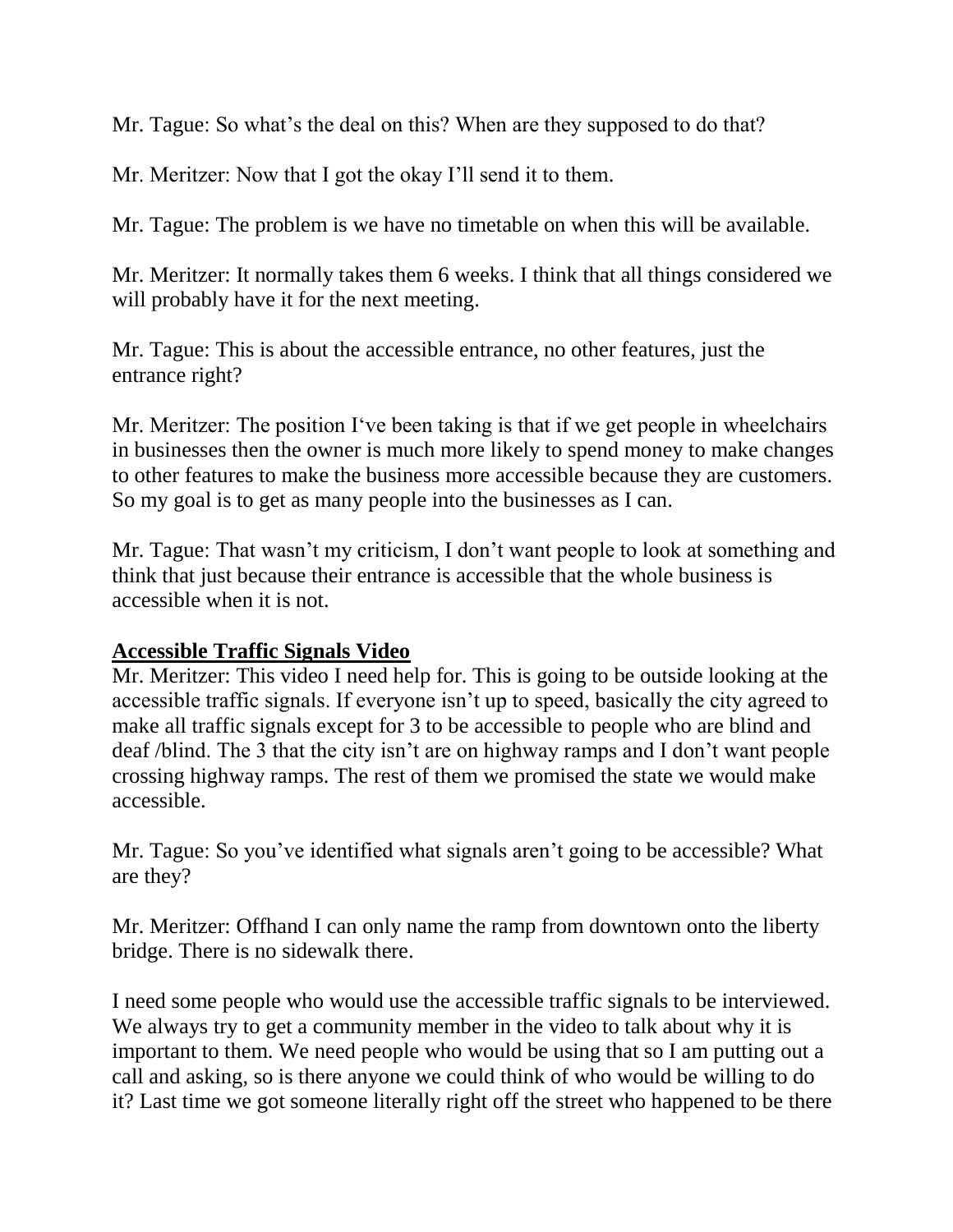willing to do it who was very good. I will send out a request but I figured I'd mention it first. Joe isn't here, Rich is and either of them could do it because what the accessible traffic signal is the one that says 'you may cross this street now' and it also has a vibrating arrow, so Rich would be able to tell when he could cross the street.

Mr. McGann: I just need to know the place.

Mr. Tague: So Rich is volunteering?

Mr. Meritzer: Great, thank you.

Mr. McGann: I know that many deaf/blind people are not able to go out alone if there is too much traffic, sometimes they're able to take an SSP with them, but the important thing is for a deaf/blind person to be able to travel is to be comfortable.

Mr. Meritzer: So the point of the arrows is to give people who are deafblind that comfort because they will know they have the signal to cross, so that is the whole idea because we want you to be an independent person.

# **Wyndham Accessibility Audit Findings**

Mr. Buckholt: It was done on May  $31<sup>st</sup>$ . For the Wyndham Accessibility Audit, Richard, myself, Kristen from Department of Mobility and Infrastructure, and a representative from the Pittsburgh Downtown Partnershop surveyed the streets around the hotel. We branched out and walked up Penn Avenue and down Liberty Ave, where we found two problems. We found a sidewalk that appeared to not have a ramp, and sandwich boards but that's just a problem all over Pittsburgh, there was also a hole in a sidewalk that would most likely get someone in a wheelchair stuck. The big item that we noticed was market Square, multiple dining areas, planters blocking the way…

The meeting was then interrupted by a fire alarm activation that lasted about 20 minutes.

Mr. Meritzer: Just to say that both Chris and Kristen were contacting all of the businesses who need to make corrections before the symposium.

Mr. Tague: One of the issues is that outside the cafes as people know is that people don't push their chairs in. We looked at market square a number of times and I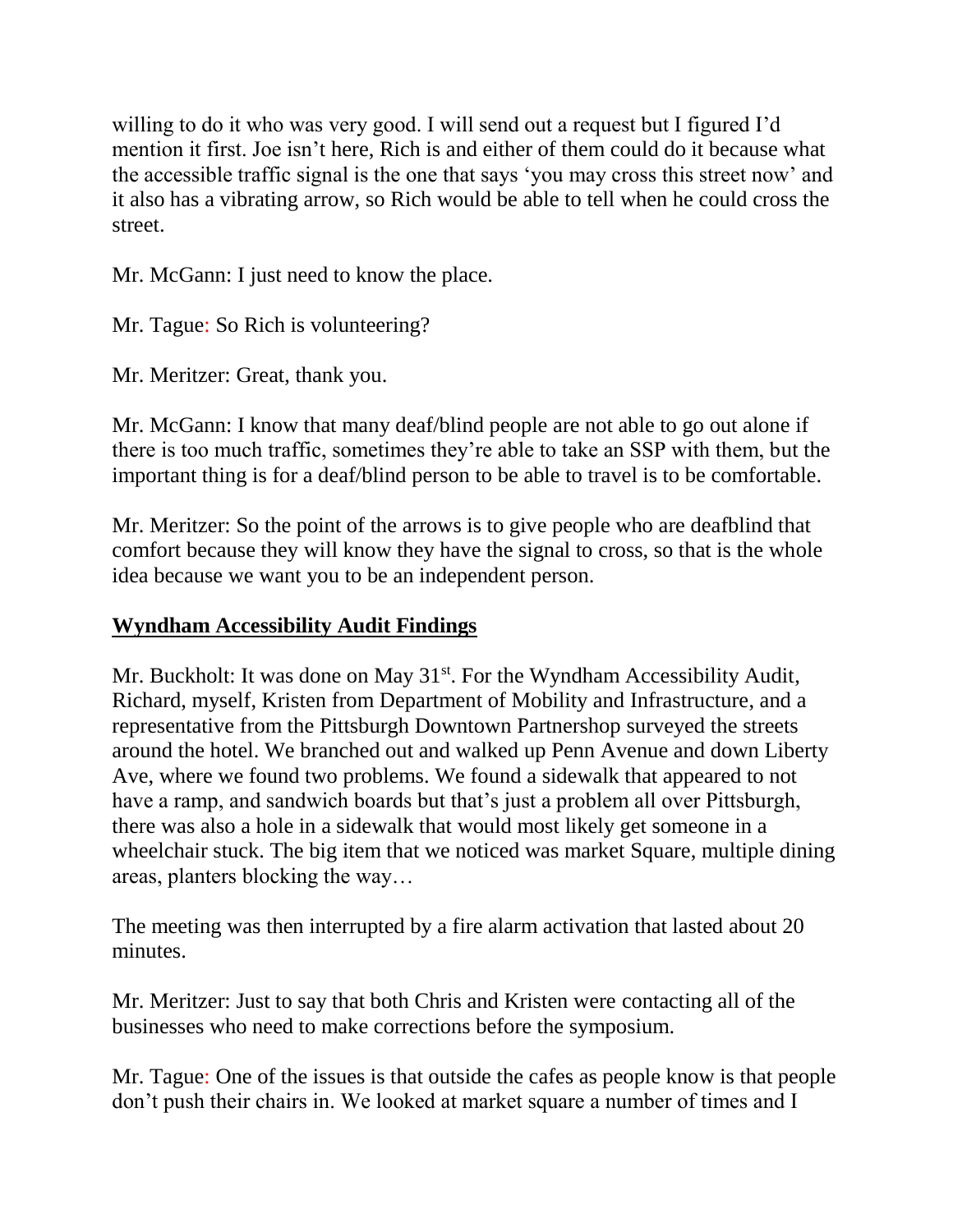hope that they caution the businesses on their sandwich boards. There is no enforcement on that.

Mr. Meritzer: The problem is, as we learned from our last meeting about sandwich boards is that there is no system to permit them yet. So we can't enforce something that hasn't been made legal yet.

Mr. Henderson: You said there was no system for them to not block the way of travel?

Mr. Meritzer: The way the ordinance reads is that if you want a sandwich board you have to get a permit. Unfortunately, there is no system in place to get a permit so you can't cite people for something they can't correct?

Mr. McGann: I know what you were saying with the hole and sandwich boards being an obstruction, so I feel like if we get more people calling 311 about these issues they are going to be more aware.

Mr. Tague: As a task force we need to do something but we don't know exactly what to do yet. Do we need to send a letter or…? I think the issue is that Department of Mobility and Infrastructure needs to resolve this issue and is the Director aware of this issue? If I had the minutes from last month I could tell.

Mr. Meritzer: She did not know that the ordinance existed on sandwich boards. So they haven't done anything to permit them or enforce them because she didn't know the ordinance existed.

Mr. Tague: We need to do a follow up, we should ask the chair to send a follow up letter. We can't vote on anything but the general consensus is that we'll ask Mr. O'Hanlon Some people think that we are making a bigger issue out of this but the fact is that there is so many of them anymore there are places I've seen that have multiple sandwich boards.

Mr. McGann: So this morning, I was looking on Facebook, this group is called growing up in Mt. Washington, and someone brought up the Pittsburgh trivia and so now Pittsburgh is called 'wheels of government' which is basically how slow everything right now is moving with the government so for example Fort Duquesne Bridge, with no ramp now and it was finished in 1963 but it took until 1969.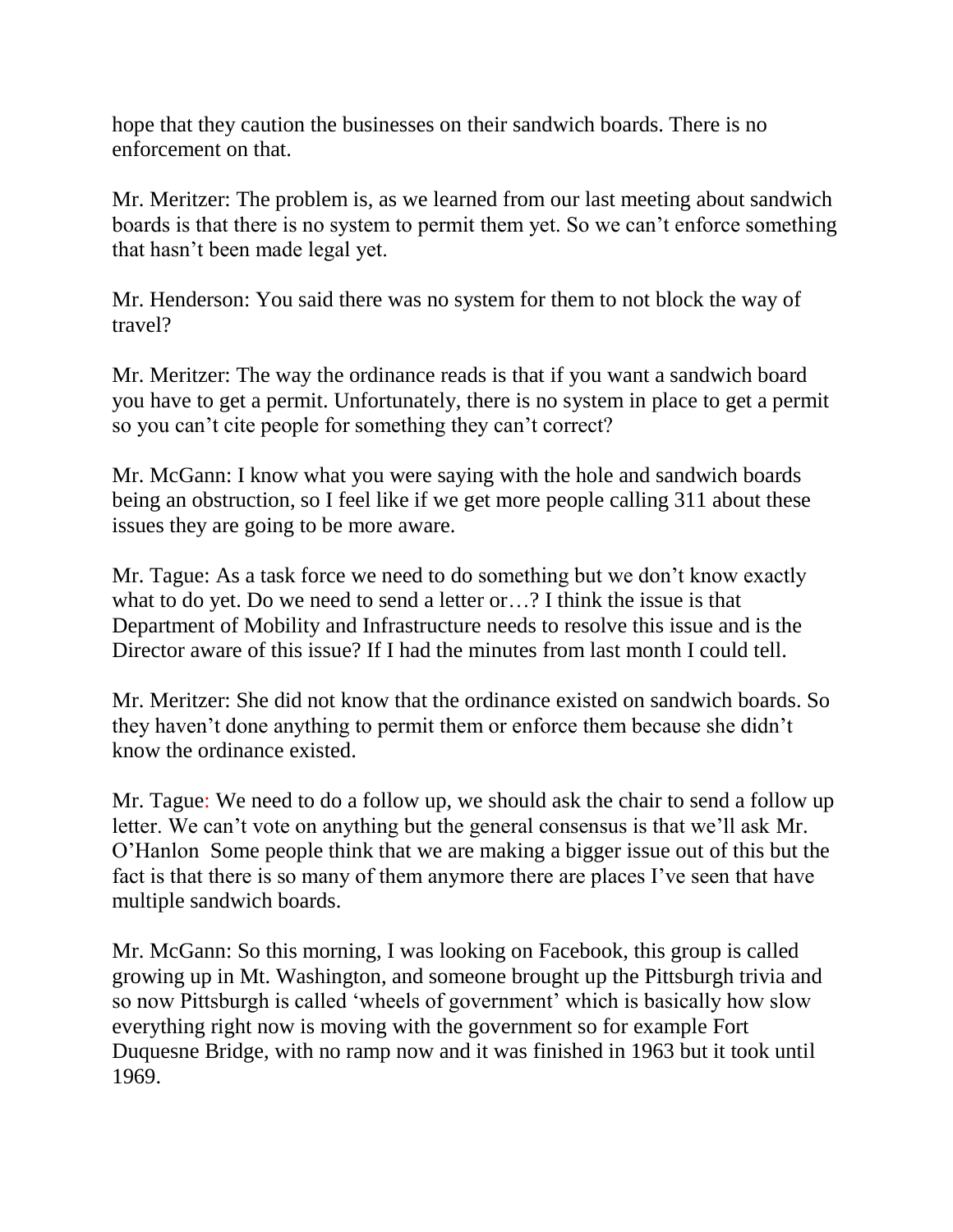Mr. Tague: Any other questions on the Wyndham?

# **Lawrenceville Walkability Survey**

Mr. Tague: The Lawrenceville Walkability survey, who is doing that?

Ms. DePace: Richard and I worked with Lawrenceville United who invited us to do some walkability surveys, so far we've done 3 of them with Taura Mansuno, and we were just looking in populated areas of Lawrenceville trying to find issues with sidewalks and we came across a number of issues regarding things like curb ramps and other items that needed repaired. We noted and photographed things we've seen and divided them up to see what things we can take care of and what he can take care of. We also left a lot of door hangers saying 'can you please repair your sidewalk?' so that they can have a chance to repair it themselves. So we are doing what we can regarding reports that we have in our office.

Mr. Tague: So you have a list of inaccessible places or was it just the sidewalks?

Mr. Meritzer: Just sidewalks.

Mr. Tague: Did you note any curb ramps in disrepair?

Mr. Meritzer: Yes.

Mr. Tague: The gentleman from Lawrenceville United, what is he going to be able to take care of?

Ms. DePace: So they have issues that have to do with…

Mr. Meritzer: If I may, basically Mr. Mansuno was appalled to find out that the city could cite people whose sidewalks are in disrepair because it is an internal political thing in Lawrenceville. They don't want to make any neighbors angry so we decided that we would deal with more of the business areas and they would focus on all the residential areas and they would hand out the hangars and not have them on our list so that they wouldn't get cited.

Mr. Tague: You're talking about homeowners not being citied and they would try to get them to fix it first and then them get cited?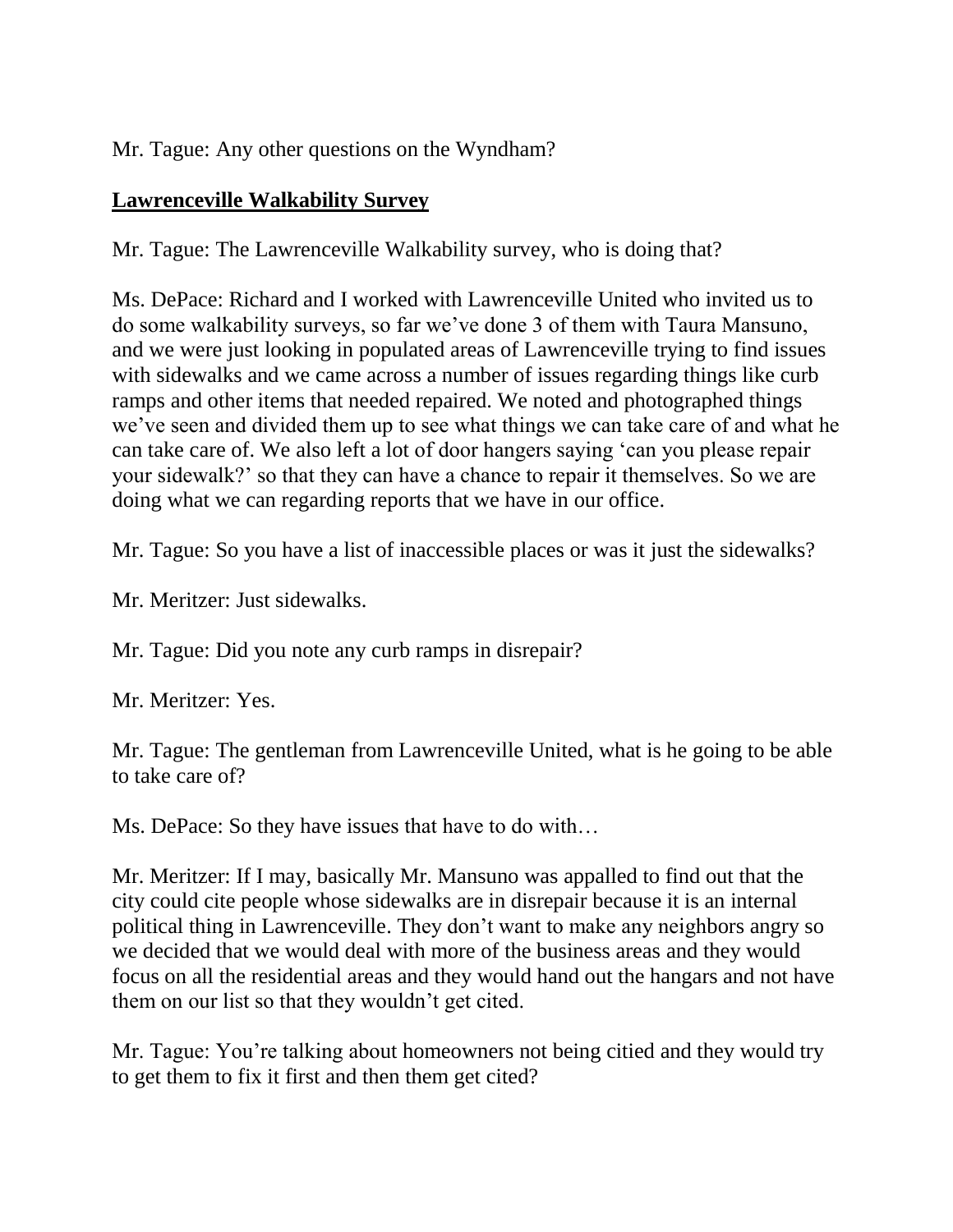Mr. Meritzer: We're trying to set up some consortiums for sidewalk repair, and that is the next step.

Mr. Tague: That's a funding mechanism?

Mr. Meritzer: Well it's a cost mechanism. What it is that you set up a consortium then you can get more sidewalks repaired for less cost, and you can split the cost.

Mr. Tague: You're talking about with a contractor or something? If you remember last time Director Ricks was talking about possible the city taking over responsibility for sidewalks, but I'm not sure if it is state law or city code that doesn't allow it.

Mr. Meritzer: It's city code. What's going on right now is that there is discussions on state level is for municipalities to be responsible for sidewalks, but they have to look at both cost and liability. So if the city is responsible for the sidewalk and someone falls on the sidewalk, then they can sue the city. So they are in negotiation right now as to how to do it to protect both the residents and the cities moving forwards.

Mr. Tague: Is it a legislative thing?

Mr. Meritzer: I'm not sure. Mr. Klonicki do we know if it is legislative or policy?

Mr. Klonicki: I'm not really sure on whether or not it is a legislation or a policy,

Mr. Meritzer: We'll have to find out. Like I said I have not been involved in those discussions at all.

Mr. Tague: I think we should make that as big a priority as possible; and again you're correct the city doesn't want to take up that liability and the additional cost, but I think it is an interesting thing because the city own a lot of sidewalk already. So I've always thought that this was a good idea, and it doesn't matter what neighborhood you're in there will be some really great sidewalks intermingled with some really bad sidewalks. Anyways, so is there any other questions about Lawrenceville?

Ms. Warmen: Are you doing this for just Lawrenceville or can you do it for other neighborhoods?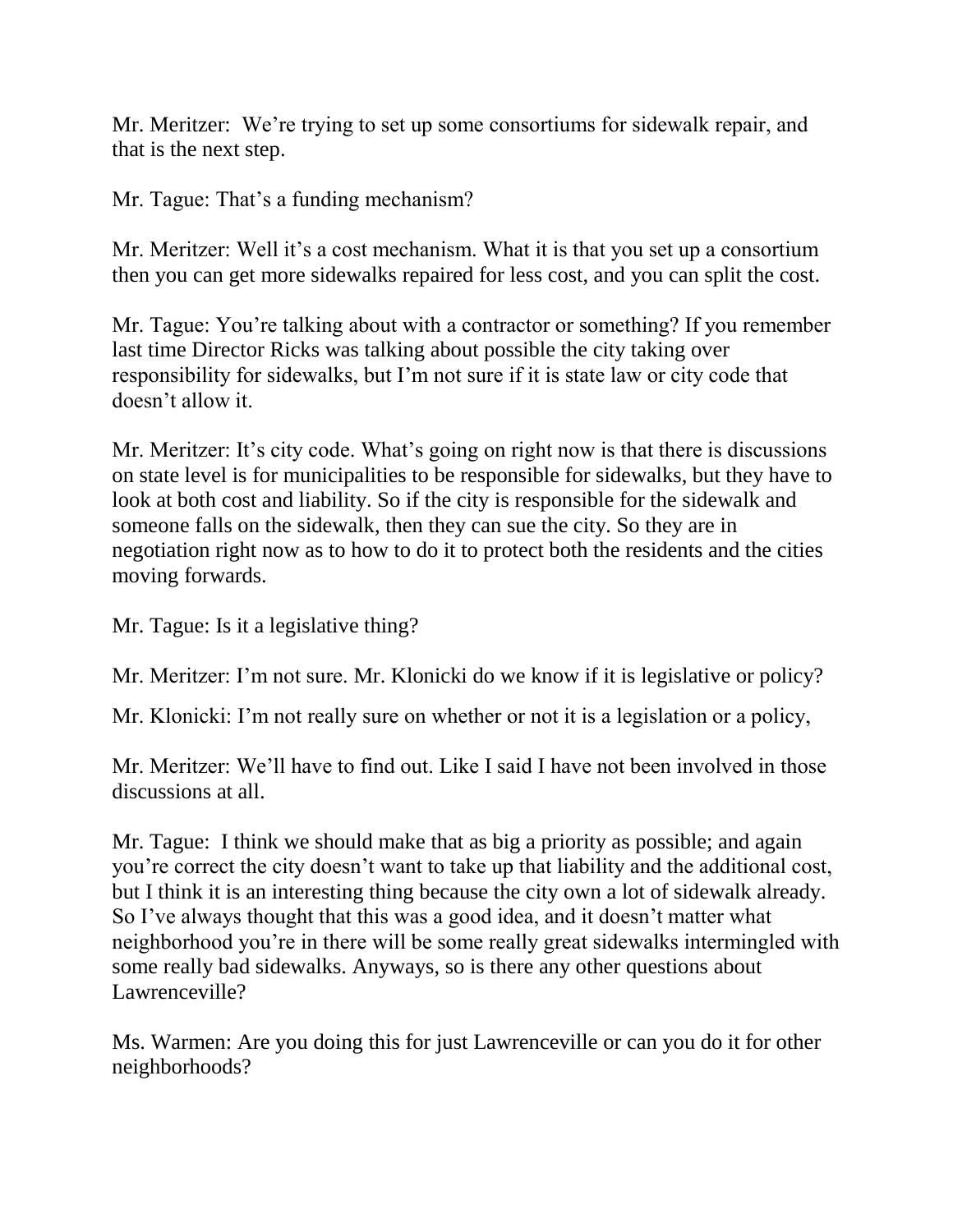Mr. Meritzer: Right now one of our neighborhood planners is doing a sidewalk audit of Manchester which we're helping with. So we are doing more sidewalk audits, the problem is we just don't have enough time.

Mr. Tague: Or person power.

Mr. Meritzer: Oh we have person power we just need the time. We're getting 5 high school students next week.

Mr. Tague: Okay great, Karen anything additional?

Ms. Warmen: I was on a group that did a walkability about Beechview. We did one of the trolley stops, I'll have to give you more details later.

Mr. Meritzer: Please do.

Mr. Tague: Well there was somebody from the city working on that that did come to our task force meeting.

Mr. Meritzer: It was Mr. Palomo 3 meetings ago.

Mr. Tague: Can we get an update from where they stand now with that project. Who was the woman who set that up?

Ms. Warmen: I think they were here at the meeting a month ago.

Mr. Tague: Thank you Ms. Warmen, Richard McGann?

Mr. McGann: Just to clarify with Ms. Warmen, she mentioned different areas like Mt. Washington, the North Side, Brookline, a lot of these areas out there that also need this as time goes on, so I think we are all being patient waiting for this to move along. For example a place like Dormont and an area there where it connects with the city by Beechview those are some areas where we're not sure who is responsible. I know that the actual repair and maintenance is done half by the city and half by Dormont so that is something we need to work on. I think the county needs to decide and some of the surrounding areas need to as well.

Mr. Tague: Are you talking about areas like where Beechview meets Dormont and where Brookline meets Dormont are you talking about those areas?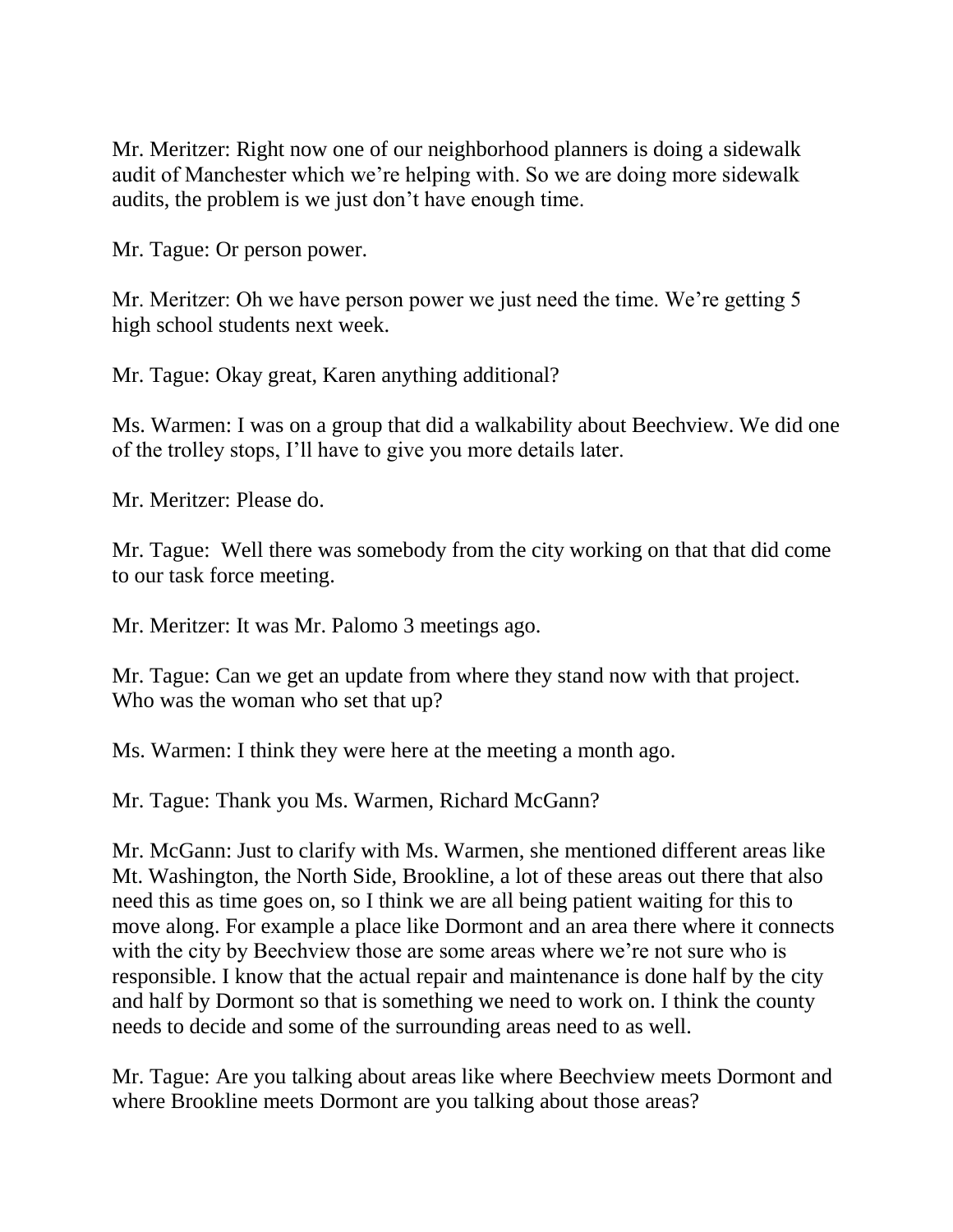Mr. McGann: Thanks.

Mr. Tague: Is there any other conversation about Lawrenceville walkability or other locations of walkability?

## **Membership**

Mr. Tague: Next on the agenda is what I'd like to do before we go to Vox Pop is talk about membership a little bit. One of the things that we've had difficulty is that we've had members to replace. We have one on the city and one on the county side. What we did was we set up a membership committee which I chair and we've had a meeting with the city folks and the county folks and the agreement that we came to was we would submit two names if we need one candidate and only three names if we needed two candidates. We have one person, Alyssa Grissman who's already been approved by the task force and is going to be nominated to the city but we have two other nominees that could go either way because they both live in the county but work in the city. The terms we came to was that as long as they live in the county they could be a city appointment. Just want to make sure that is correct. And Mr. Henderson, you've sent in your resume so you're all good the other thing we need to talk about membership attendance. To be on the task force you must attend the meetings, and I'm going to talk to Mr. O'Hanlon about that particular issue. Like I said there are only 11 of us so we don't have a full compliment. So anyways I've asked Mr. Meritzer to send a notice this time a separate notice seeking additional members. If you know any persons who may be interested in the task force please send those ideas onto Mr. Meritzer. What I'm going to try to do is have the committee of Karen Warmen, Steve Fowler, Jan Evans, and myself, get the general sense I have now is that the people we have we all know fairly well so we will be conducting interviews but I would like us to send out another notice to get more people to interview. With Alyssa Grissman, this has gone on longer than 8 months where she has been approved of by this body but it hasn't gone anywhere else. I think we need to tighten up so we don't get a larger turnaround rate and there were a lot of discussions and we could have sent Ms. Grissman up based on the agreement we have with the city and the county we have to send up two candidates. Is there anything you would like to add Mr. Meritzer?

Mr. Meritzer: No I think you've said it all John.

Mr. Tague: Before we move into Vox Pop is there any other comments from task force members?